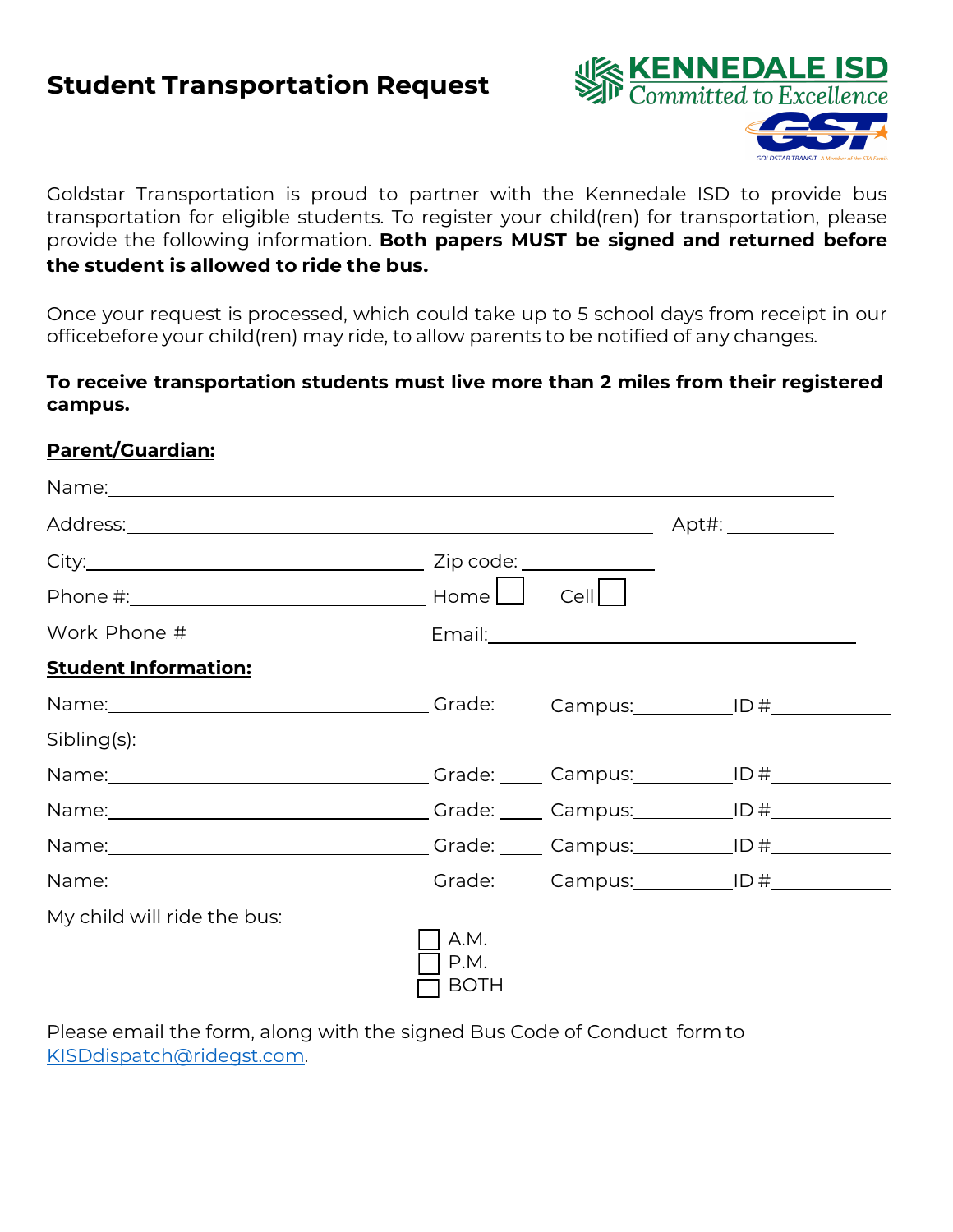## **About Goldstar Transit**

Student Transportation for the Kennedale ISD area is proudly run by Goldstar Transit, a national corporation recognized as a leader in the student transportation business and part of the Student Transportation of America family. We are concentrated solely, on partnering with schools across Texas and North America to ensure the students arrive safe, on-time and ready to learn.

Staff at Goldstar Transit work closely with Kennedale ISD to ensure that all eligible students requiring transportation, whether it be home-to-school, special needs or field trips, are accommodated as much as possible.

Our drivers and aides receive extensive training and are regularly evaluated. They also attend on-going refresher training in the constantly changing arena of transportation laws and policies. We aim to produce an atmosphere focused on compassion with an emphasis on caring for the students who ride our buses every day.

Our Goldstar Transit Motto is: *Making a positive difference in the lives of the students we transport.* 

For additional questions, contact Goldstar at 817-572-1812.

### **Transportation Bus Routes**

Bus Route/Stop Procedures:

- Students must live at least 2 miles from their campus to be eligible for transportation
- Students may only ride between their registered home address and campus attended
- Bus stops are located as effectively as possible, however students may be expected to walk to theirnearest stop up to:
	- o 0.25 mile for Elementary/Intermediate School
	- o 0.50 mile for Jr. High School
	- o 0.75 mile for High School
- Bus routes are planned according to these considerations:
	- o Even distribution of stops throughout neighborhoods.
	- o Safety of bus stops locations.
	- o New students and district growth.
- Bus routes cannot be changed:
	- o Based on a particular student or family.
	- o Bus stop is not visible from student's home.
	- o Relocation of student during current school year.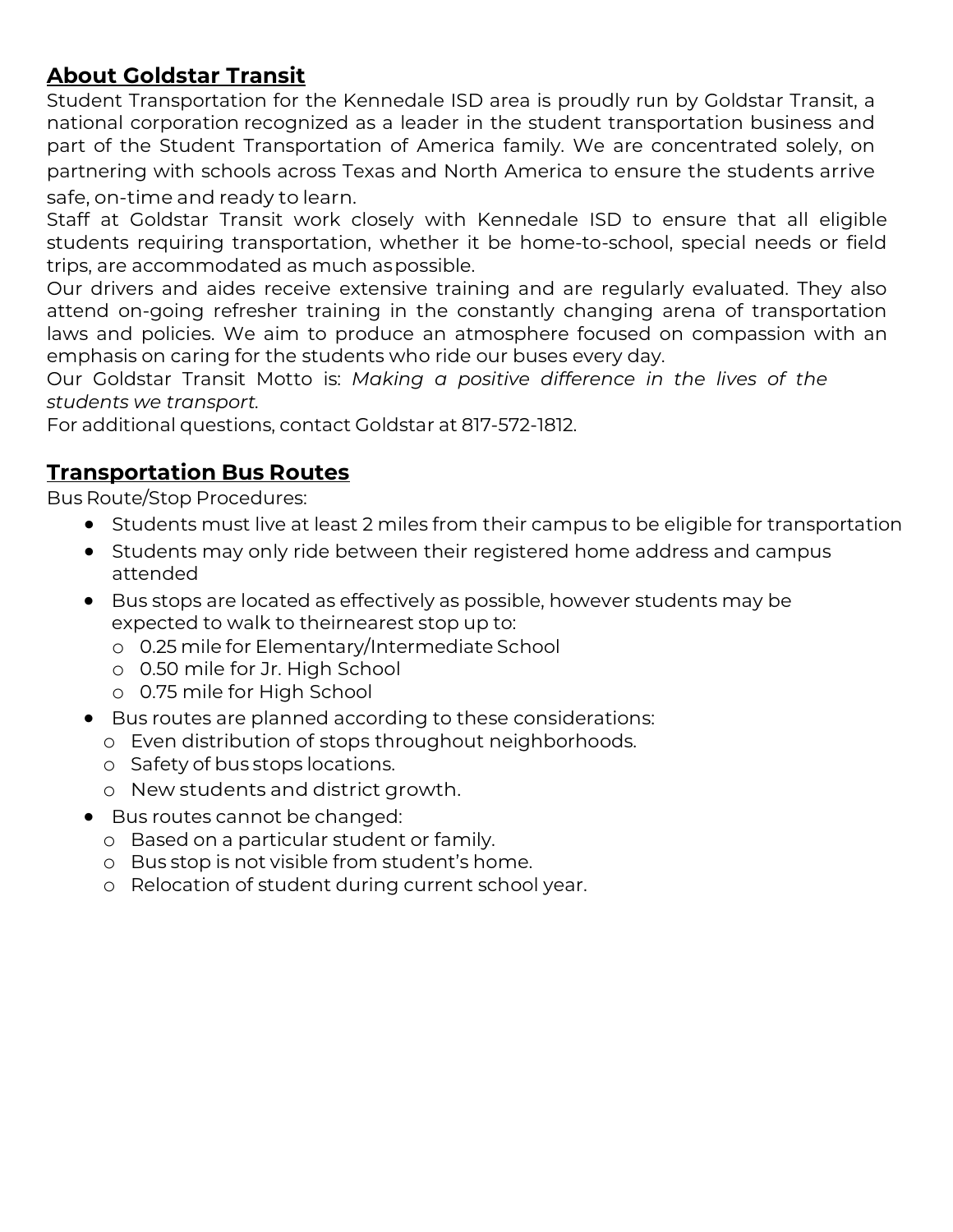### **Goldstar Transit Bus Rules**

- The district makes school bus transportation available to all students living two or more miles from school. This service is provided at no cost to the students.
- Bus routes and stops will be designated annually, and any subsequent changes will be posted at the school. For the safety of the operator of the vehicle and all passengers, students must board buses only at authorized stops, and drivers must unload passengers only at authorized stops.
- See the Bus Code of Conduct for provisions regarding transportation to the DAEP.
- Students are expected to assist district staff in ensuring that buses remain in good condition and that transportation is provided safely. Goldstar Transit is authorized by KISD to handle any disciplinary issues that may occur while students are using this service.
- When riding in school buses, students are held to the dress code and behavioral standards established in the KISD Student Handbook and the Student Code of Conduct.

As always, we at Goldstar Transit, are happy to talk to you about any concerns or comments you may have about your child's bus service. Please contact us at 817-572-1812 to speak to a supervisor.

#### **Goldstar Transit Bus Discipline**

Should a student's behavior require more than verbal communication from the driver, the following formal corrective action procedures will be used:

- **1st Offense:** Parent/Guardian will be contacted to inform them of the behavioral issue.
- **2nd Offense:** Safety Report issued; Parent/Guardian will be contacted, along with districtpersonnel.
- **3rd Offense:** Safety Report issued; Parent/Guardian will be contacted, along with district personnel. Student will lose bus service for up to 15 days (Elementary/Intermediate students), or up to 30 days (Jr. High and High school students). *\*\*\*\*This is negotiable with parent involvement.\*\*\*\**
- **4th Offense:** Safety Report issued, copy sent to the parent/guardian contacted, along with district personnel. Student could potentially lose bus service for the remainder of the school year.

If a student is caught fighting or brings a weapon on the bus, an immediate loss of bus privileges will be issued, the parents/guardians will be notified, along with district personnel.

No Ineligible or guest riders are allowed. If an ineligible or guest rider is discovered, the parents/guardians will be notified and corrective action will be taken.